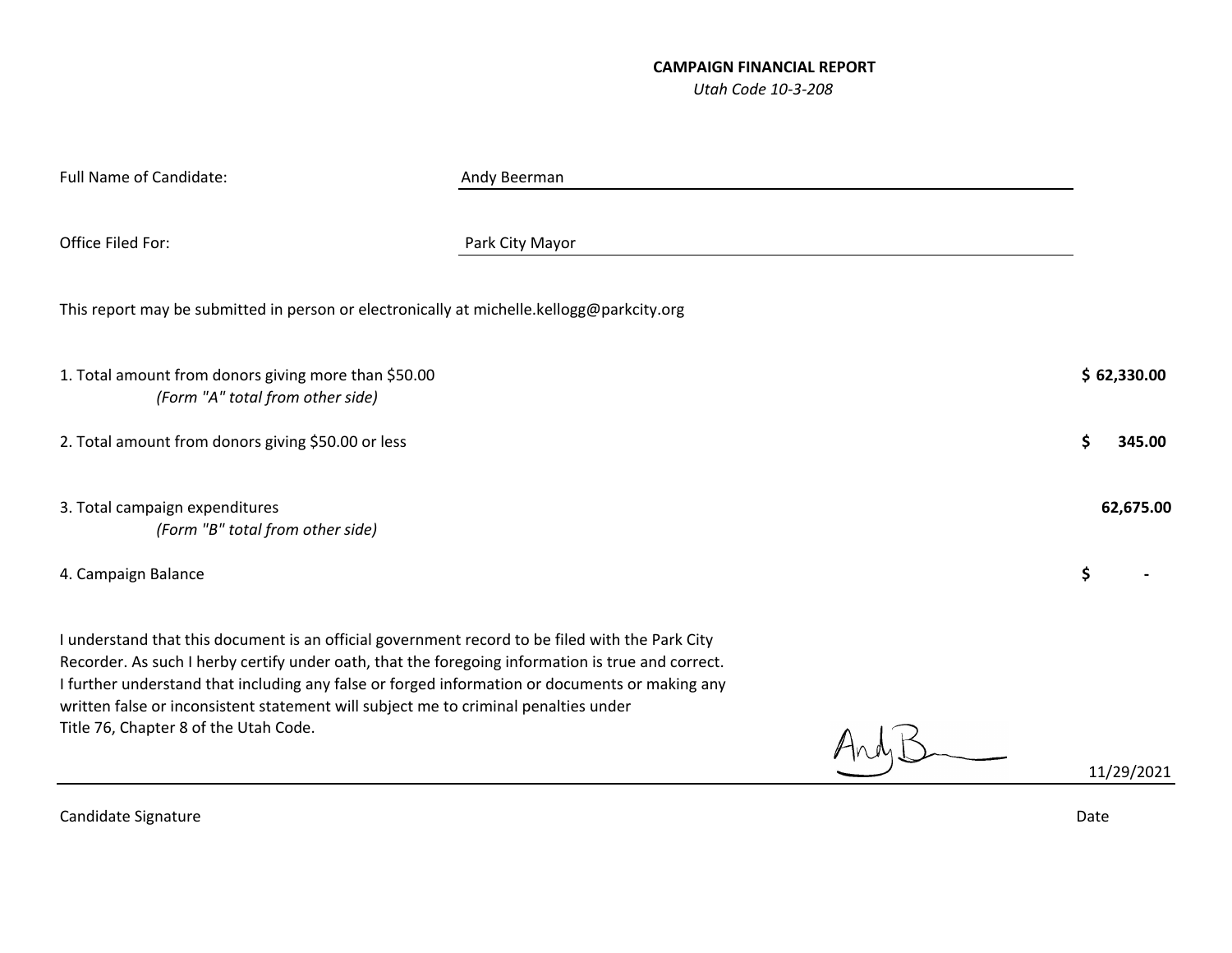| Date                | <b>First</b>                  | Last           | <b>Mailing address</b>                                              | Gross |             |
|---------------------|-------------------------------|----------------|---------------------------------------------------------------------|-------|-------------|
| 4/26/2021 Andy      |                               | Beerman        | 310 Park Ave, PO Box 1570 PC, UT 84060                              | \$    | 250.00      |
|                     | 5/4/2021 Bruce & Joy          | Soll           | 141 south drexel avenue, Columbus, OH, 43209                        | \$    | 1,000.00    |
|                     | 5/7/2021 Now Possible         | <b>LLC</b>     | Bruce, Kasanoff, 3078 Mountain Ridge Court, Park City, UT, 84060    | \$    | 150.00      |
| 5/7/2021 Nathan     |                               | Rafferty       | PO Box 682320, Park City, UT, 84068                                 | \$    | 500.00      |
| 5/9/2021 Edith      |                               | McConnell      | 1515 Lake Front Ct., Park City, UT, 84098                           | \$    | 300.00      |
| 5/11/2021 Mike      |                               | Florance       | 2595 Lucky John Drive, Park City, UT, 84060                         | \$    | 500.00      |
| 5/17/2021 Niels     |                               | Vernegaard     | PO Box 680168, Park City, UT, 84068                                 | \$    | 750.00      |
| 5/17/2021 David     |                               | Garbett        | 1803 E ELIZABETH ST Salt Lake City, UT 84105                        | \$    | 250.00      |
| 5/20/2021 Julie     |                               | <b>Hopkins</b> | P.O. Box 2017, Park City, UT, 84060                                 | \$    | 500.00      |
|                     | 6/2/2021 Courtney             | Caplan         | PO Box 3591, Park City, UT, 84060                                   | \$    | 500.00      |
| 6/21/2021 Ralph     |                               | <b>Becker</b>  | 5 South 500 West, #102, Salt Lake City, UT, 84101                   | \$    | 100.00      |
| 6/21/2021 Aristides |                               | Ioannides      | 749 W Tollgate Canyon Rd, Park City, UT, 84098                      | \$    | 500.00      |
| 6/25/2021 Megan     |                               | Ryan           | 2468 little kate rd, park city, UT, 84060                           | \$    | 150.00      |
| 7/6/2021 Kraig      |                               | Moyes          | PO Box 682626, Park City, UT 84068                                  | \$    | 300.00      |
| 7/8/2021 David      |                               | Van Denburgh   | Po Box 18085, Phoenix, AZ 85005                                     |       | \$10,000.00 |
|                     | 7/8/2021 Authentic Mexican    | <b>LLC</b>     | JC & Lily Martinez, PO Box 682253, Park City, UT 84068              |       | \$10,000.00 |
| 7/8/2021 Jim        |                               | Tuton          | 14204 S Presario Trail, Phoenix, AZ 85048                           | \$    | 1,000.00    |
| 7/8/2021 Jeff       |                               | Love           | PO Box 1836, Park Cuty, UT 84060                                    | \$    | 500.00      |
| 7/10/2021 Michael   |                               | Mueller        | 11625 N 61st Place, Scottsdale, AZ, 85254                           | \$    | 1,000.00    |
| 7/12/2021 Clayton   |                               | McNeel         | PO BOX 23887, Tampa, FL, 33623, United States                       | \$    | 1,000.00    |
| 7/12/2021 Peter     |                               | Metcalf        | 2454 Monitor Drive, PO Box 680188, Park City, UT, 84060             | \$    | 150.00      |
| 7/12/2021 Peter     |                               | Metcalf        | 2454 Monitor Drive, PO Box 680188, Park City, UT, 84060             | \$    | 350.00      |
| 7/13/2021 Joyce     |                               | Solberg        | 204 Warwick Rd., Tower Lakes, IL, 60010                             | \$    | 2,500.00    |
|                     | 7/20/2021 Richard & Robin     | Milne          | 9388 Dye Cabins Dr, Park City, UT 84098                             | \$    | 200.00      |
|                     | 7/20/2021 Peter & Mary        | Wright         | PO Box 680595, Park City, UT 84060                                  | \$    | 500.00      |
| 7/23/2021 Chris     |                               | Robinson       | PO Box 540478, North Salt Lake, UT 84054                            | \$    | 500.00      |
|                     | 7/23/2021 Greg & Debra        | Schirf         | 2380 Meadows Dr, Park City, UT 84060                                | \$    | 100.00      |
| 7/26/2021 Thomas    |                               | Peek           | P.O. Box 4167, Park City, UT, 84060                                 | \$    | 100.00      |
| 7/26/2021 David     |                               | Houck          | 1776 Park Avenue, Suite 4-310, Park City, UT, 84060                 | \$    | 100.00      |
|                     | 7/30/2021 Bruce & Joy         | Soll           | 141 south drexel avenue, Columbus, OH, 43209                        | \$    | 1,000.00    |
| 7/30/2021 Stephen   |                               | Taylor         | PO Box 680756, Park City, UT, 84068                                 | Ś.    | 500.00      |
|                     | 7/31/2021 Privacy Resolutions | <b>LLC</b>     | Charles, Mudd, 311 Main Street, P.O. Box 1553, Park City, UT, 84060 | \$    | 500.00      |
| 7/31/2021 Charles   |                               | Mudd           | 311 Main Street, P.O. Box 1553, Park City, UT, 84060                | \$    | 250.00      |
| 8/1/2021 Roxane     |                               | Googin         | 3060 Crestline Dr, Park City, UT 84060                              | \$    | 500.00      |
|                     | 8/2/2021 Ben & Julie          | <b>McAdams</b> | 2205 S 1000E SLC, UT 84106                                          | \$    | 1,000.00    |
| 8/2/2021 Adrista    |                               | <b>LLC</b>     | Amit Munshi, 7518 N Sage Meadow Rd Park City, UT 84098              | \$    | 2,500.00    |
|                     |                               |                | <b>Subtotal</b>                                                     |       | \$40,000.00 |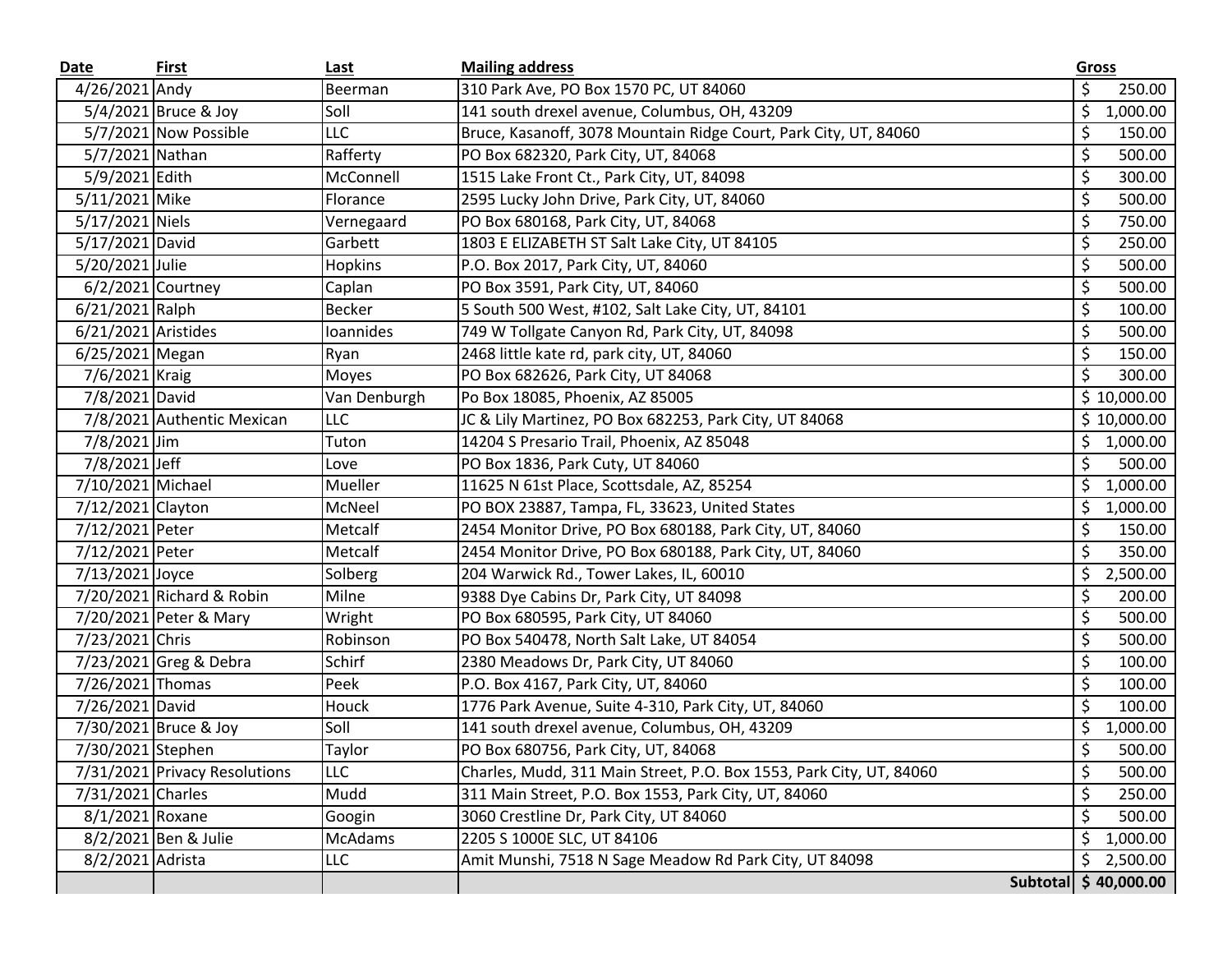|                    |                           |                 | Subtotal Under \$50 \$                           |                          | 25.00    |
|--------------------|---------------------------|-----------------|--------------------------------------------------|--------------------------|----------|
|                    |                           |                 |                                                  |                          |          |
| Date               | First                     | <b>Last</b>     | <b>Mailing address</b>                           | Gross                    |          |
| 8/3/2021 Cindy     |                           | Matsumoto       | PO Box 4647, Park City, UT 84060                 | \$                       | 100.00   |
| 8/3/2021 Tomilee   |                           | Tilley          | PO Box 3641, Park City, UT 84060                 | \$                       | 500.00   |
| 8/6/2021 Clayton   |                           | Dover           | 6121 Trailwood Drive, Plano, TX, USA             | $\overline{\mathcal{S}}$ | 250.00   |
| 8/19/2021 Thomas   |                           | Peek            | P.O. Box 4167, Park City, UT, 84060              | \$                       | 250.00   |
| 8/23/2021 Matt     |                           | Styczynski      | 250 West St, 10D, New York, NY 10013             | \$                       | 250.00   |
| 8/31/2021 Alison   |                           | Child           | 3001 Meadows Dr                                  | \$                       | 500.00   |
| 8/31/2021 Annie    |                           | Garda           | 923 Northstar Dr                                 | \$                       | 200.00   |
| 8/31/2021 John     |                           | Keagy           | 3320 American Saddler Dr                         | \$                       | 250.00   |
| 8/31/2021 Bryan    |                           | Markkanen       | 2214 Little Bessie Ave                           | \$                       | 300.00   |
| $9/1/2021$ Lee     |                           | Caruso          | 9 Prospect                                       | \$                       | 100.00   |
| 9/3/2021 Carlos    |                           | Lukas           | 1167 Hillboro Mile #201 Hillsboro, FL 33062      | \$                       | 500.00   |
| 9/3/2021 Frank     |                           | Watanabe        | 25570 Prado de las Bellotas, Calabasas, CA 91302 | \$                       | 2,500.00 |
| 9/27/2021 Clayton  |                           | McNeel          | PO BOX 23887, Tampa, FL, 33623, United States    | \$                       | 1,000.00 |
| 9/7/2021 Edith     |                           | McConnell       | 1515 Lake Front Ct., Park City, UT, 84098        | \$                       | 300.00   |
| 9/7/2021 Chris     |                           | <b>Neville</b>  | 8912 Northcove Dr Park City, UT 84098            | \$                       | 100.00   |
|                    | 9/8/2021 Richard & Shelly | Kuhle           | 713 Norfolk Park City, UT 84060                  | \$                       | 190.00   |
|                    | 9/8/2021 Richard & Shelly | Kuhle           | 713 Norfolk Park City, UT 84060                  | \$                       | 190.00   |
| 9/8/2021 Richard   |                           | Kuhle           | 713 Norfolk Park City, UT 84060                  | \$                       | 150.00   |
| 9/8/2021 Kristine  |                           | Kuhle-Turken    | 713 Norfolk Park City, UT 84060                  | $\overline{\mathcal{S}}$ | 170.00   |
| $9/8/2021$ Cassidy |                           | Kuhle           | 713 Norfolk Park City, UT 84060                  | \$                       | 150.00   |
|                    | 9/8/2021 Kimberlee        | Kuhle           | 713 Norfolk Park City, UT 84060                  | \$                       | 170.00   |
| 9/9/2021 John      |                           | Plunkett        | P.O. Box 2237, Park City, UT 84060               | \$                       | 100.00   |
| 9/9/2021 Jody      |                           | Gross           | P.O. Box 1496, Park City, UT 84060               | \$                       | 1,000.00 |
| 9/9/2021 Dick      |                           | Roth            | PO Box 509, Park City, UT 84060                  | \$                       | 5,000.00 |
|                    | 9/13/2021 Wareen & Julia  | Gregory         | 1359 Golden Way PC, UT 84060                     | \$                       | 250.00   |
| 9/14/2021 Carole   |                           | Fontana         | PO Box 871, PC, UT 84060                         | \$                       | 250.00   |
| 9/19/2021 Susan    |                           | Poulter         | 2721 Meadow Creek PC, UT 84060                   | \$                       | 100.00   |
| 9/20/2021 Marilyn  |                           | Beerman         | 6752 Thorne St Worthington, OH 43085             | \$                       | 250.00   |
|                    | 9/20/2021 Michael & Kim   | Persky          | 2472 Monitor Dr, PC, UT 84060                    | $\zeta$                  | 500.00   |
|                    | 9/22/2021 John & Mindy    | Halsy           | 1391 Little Kate Rd PC, UT 84060                 | \$                       | 500.00   |
| 9/25/2021 Kirk     |                           | Wilson          | PO BOX 2020, 527 PARK AVE, PC, UT 84060          | \$                       | 300.00   |
| 9/25/2021 Dana     |                           | <b>Brewster</b> | 14 Payday Dr, PC, UT                             | \$                       | 500.00   |
| 9/26/2021 Thomas   |                           | Seitz           | 2595 Aspen Springs Drive, Park City, UT 84060    | \$                       | 100.00   |
| 9/28/2021 Sally    |                           | Wilson          | PO Box 680607, PC UT 84068                       | \$                       | 500.00   |
| 9/29/2021 Jan      |                           | Wilking         | PO Box 681111, PC, UT 84060                      | \$                       | 500.00   |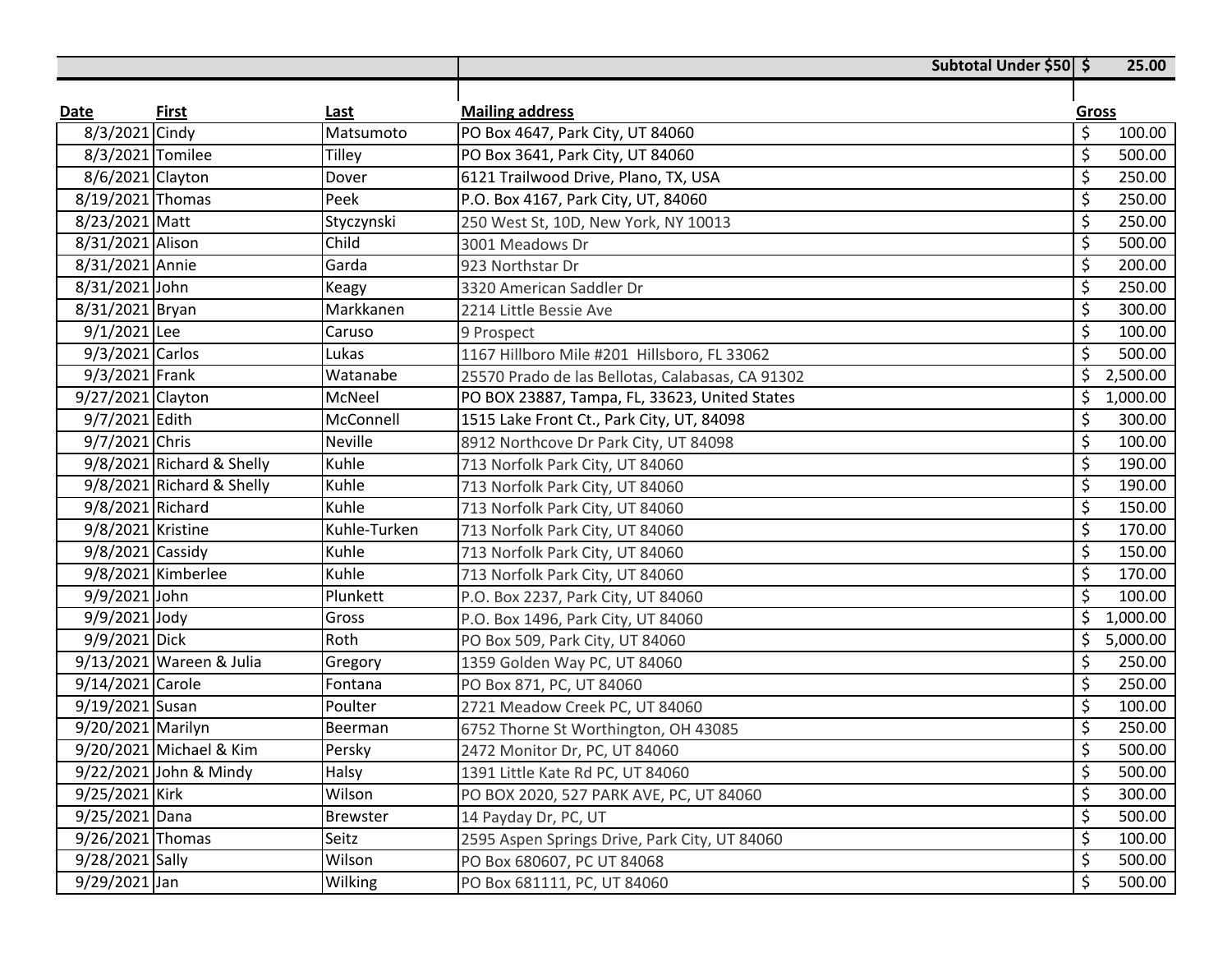|                     | 9/29/2021 Peter & Heidi | Gatch          | 1968 Evening Star, PC, UT 84060                 | \$  | 150.00 |
|---------------------|-------------------------|----------------|-------------------------------------------------|-----|--------|
| 9/30/2021 John      |                         | Tinklepaugh    | 8817 Meadowview Rd, PC, UT 84098                | \$  | 100.00 |
| 9/30/2021 David     |                         | Bennett        | 2940 American Saddler Dr. PC, UT 84060          | \$  | 150.00 |
| 10/1/2021 Kathryn   |                         | Reichartinger  | 2957 American Saddler Dr, PC, UT 84060          | \$  | 500.00 |
| 10/4/2021 Tris      |                         | Leonard        | 328 Geigel Hill Rd, Upper Black Eddy, PA 18972  | \$  | 250.00 |
| 10/5/2021 Kelli     |                         | <b>Nylen</b>   | 2011 Burr Oak Ct, Round Lake, IL 60073          | \$  | 300.00 |
| 10/5/2021 Dena      |                         | <b>Fleming</b> | 2202 Sunset Ct, PC, UT 84060                    | \$  | 250.00 |
| 10/5/2021 John      |                         | Miller         | 1264 e Yale Avenue, PC, UT 84060                | \$  | 750.00 |
| 10/6/2021 Shannon   |                         | Runyon         | 1893 Prospector Ave #203, Park City, UT 84060   | \$  | 100.00 |
| 10/7/2021 Roxane    |                         | Googin         | 3060 Crestline Dr                               | \$  | 500.00 |
| 10/8/2021 Karen     |                         | Marriott       | POB 682320, Park City, UT 84068                 | \$  | 500.00 |
| 10/8/2021 Luther    |                         | Creed          | 2678 Gallivan Loop, Park City, UT 84060         | \$  | 100.00 |
| 10/9/2021 Ladd      |                         | Christensen    | Whitehall Ventures PO Box 71777, SLC, UT 84171  |     |        |
| 10/14/2021 James    |                         | Askins         | P.O. Box 681929, Park City, UT 84068            | \$. | 250.00 |
| 10/18/2022 Jennifer |                         | Seabury        | 1978 Venus Court, Park City, UT 84060           | \$  | 60.00  |
| 10/23/2021 John     |                         | Huebner        | 2539 Fairway Village Drive, Park City, UT 84060 | \$  | 150.00 |
| 10/27/2021 Ryan     |                         | Sapp           | 890 MAIN ST STE 5-101, PARK CITY, UT, 84060     |     | 250.00 |
|                     |                         |                | Subtotal \$ 22,330.00                           |     |        |
|                     |                         |                | Subtotal Under \$50 \$                          |     | 320.00 |
|                     |                         |                | Total Contribitions \$62,330.00                 |     |        |

**Total Under \$50 345.00\$**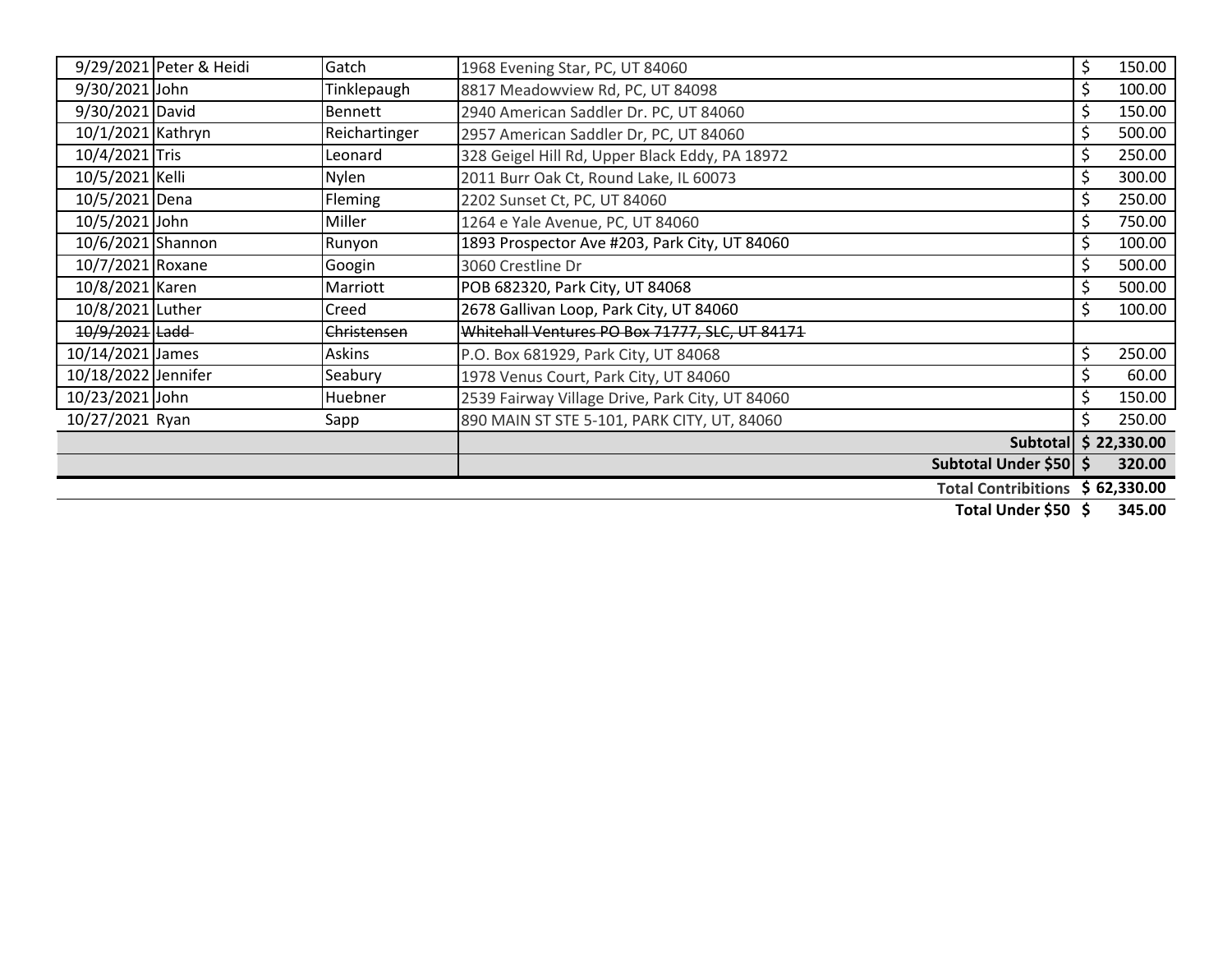| Date of                | Company                     | <b>Description</b> |                                       |                         | <b>Amount</b> |
|------------------------|-----------------------------|--------------------|---------------------------------------|-------------------------|---------------|
| <b>Expenditure</b>     |                             |                    |                                       |                         |               |
|                        | 04/25/2021 Constant Contact |                    | contact manager                       | \$                      | 265.08        |
| 05/17/2021 Vimeo       |                             |                    | Vimeo subscription                    | \$                      | 68.71         |
| 06/05/2021 PCMC        |                             |                    | register fee                          | \$                      | 150.00        |
|                        | 06/07/2021 ProUpdater LLC   |                    | website                               | \$                      | 675.00        |
| 06/28/2021 Verizon     |                             |                    | phone service                         | \$                      | 75.73         |
| 07/06/2021 Staples     |                             |                    | materials                             | \$                      | 31.00         |
| 07/06/2021 PC Printink |                             |                    | door hangers                          | \$                      | 525.42        |
| 07/16/2021 Verizon     |                             |                    | phone service                         | \$                      | 75.73         |
|                        | 07/16/2021 Postcardmania    |                    | postcard printing                     | \$                      | 1,299.00      |
|                        | 07/19/2021 Postcardmania    |                    | Facebook marketing                    | \$                      | 1,160.00      |
| 07/21/2021 Park Record |                             |                    | <b>Banner Ads</b>                     | \$                      | 174.00        |
|                        | 07/22/2021 Postcardmania    |                    | postcard Printing                     | \$                      | 104.78        |
| 07/22/2021 Paypal      |                             |                    | <b>Bumper Stickers - Graphicsland</b> | \$                      | 130.37        |
|                        | 07/23/2021 Postcardmania    |                    | Postage                               | $\overline{\xi}$        | 1,800.00      |
| 07/26/2021 Verizon     |                             |                    | phone service                         | \$                      | 75.73         |
|                        | 07/30/2021 Park City Signs  |                    | <b>Yard Signs</b>                     | \$                      | 1,235.68      |
|                        | 07/30/2021 Imagine Signs    |                    | Van Graphics                          | \$                      | 490.00        |
| 07/31/2021 Paypal      |                             |                    | process fees                          | \$                      | 336.90        |
|                        |                             |                    | Sub Total \$ 8,673.13                 |                         |               |
|                        | 8/2/2021 Constant Contact   |                    | contact manager                       | \$                      | 415.08        |
|                        | 8/6/2021 Amazon.com         |                    | logo wear                             | \$                      | 11.01         |
|                        | 8/6/2021 Amazon.com         |                    | party suplies                         | \$                      | 20.35         |
| 8/6/2021 Us Bank       |                             |                    | bank fees                             | \$                      | 6.95          |
| 8/9/2021 Wix.com       |                             |                    | web hosting                           | \$                      | 31.83         |
|                        | 8/23/2021 Makestickers      |                    | bumper stickers                       | \$                      | 142.20        |
| 8/26/2021 Staples      |                             |                    | banners                               | $\overline{\xi}$        | 165.73        |
| 8/30/2021 Verizon      |                             |                    | phone                                 | \$                      | 95.82         |
|                        | 9/1/2021 Facebook           |                    | digital ads                           | \$                      | 144.26        |
| 9/7/2021 Wix.com       |                             |                    | web hosting                           | $\overline{\mathsf{S}}$ | 31.83         |
| 09/13/2021 PCMC        |                             |                    | Pavilion rental                       | \$                      | 60.00         |
|                        | 09/16/2021 Sun Lithograph   |                    | mailing                               | \$                      | 1,546.89      |
| 09/17/2021 Verizon     |                             |                    | phone                                 | \$                      | 90.66         |
|                        | 09/20/2021 Park Record      |                    | print ads                             | \$                      | 2,133.00      |
| 09/20/2021 Vimeo       |                             |                    | video                                 | \$                      | 216.92        |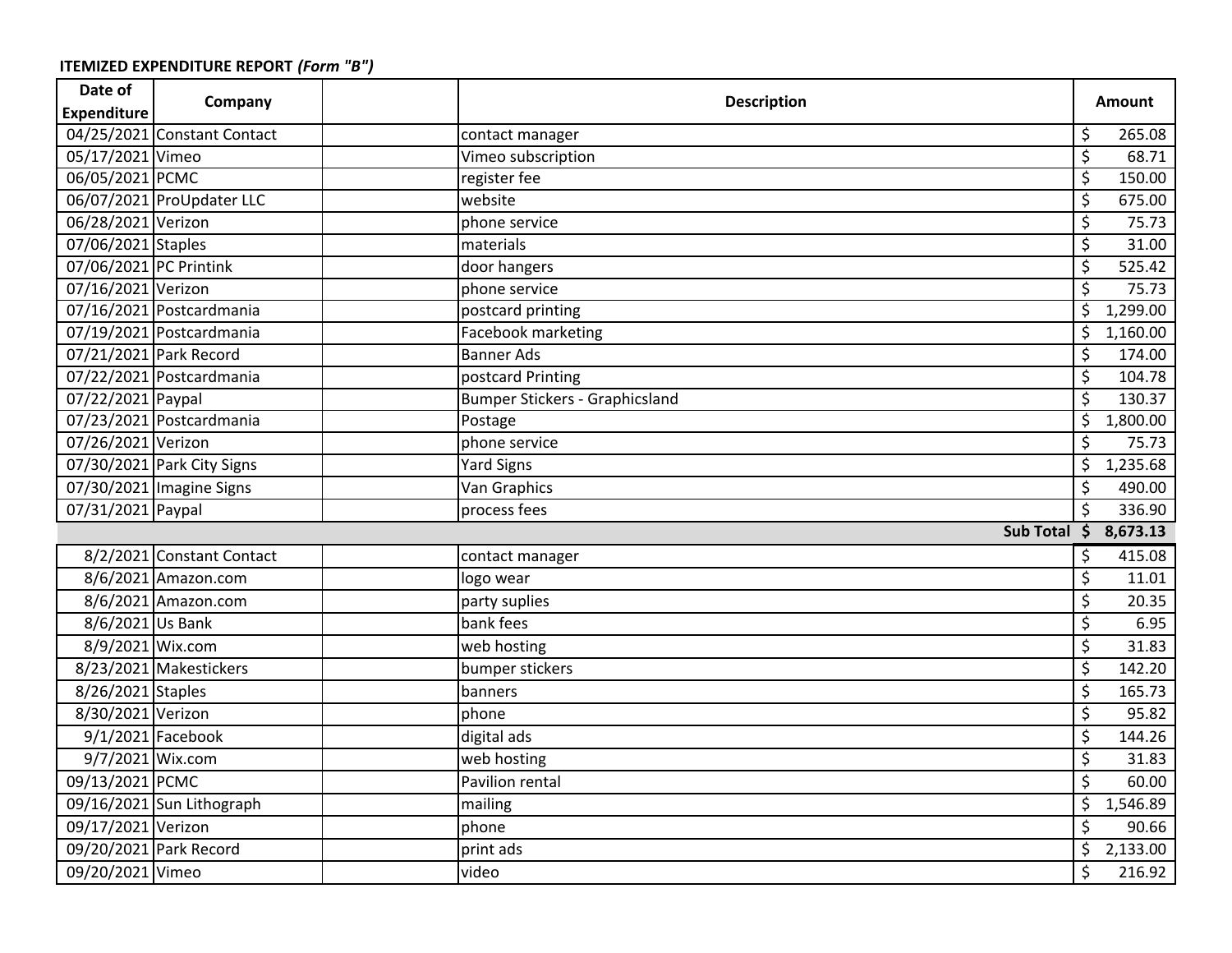| 09/23/2021 Facebook        | digital ads     | \$<br>500.00   |
|----------------------------|-----------------|----------------|
| 09/27/2021 Facebook        | digital ads     | \$<br>500.00   |
| 09/27/2021 GOOGLE          | PFP             | \$<br>311.21   |
| 09/28/2021 M3              | mailing         | \$<br>2,000.00 |
| 09/28/2021 Stickergiant    | stickers        | \$<br>158.77   |
| 10/01/2021 Facebook        | digital ads     | \$<br>462.71   |
| 10/04/2021 Facebook        | digital ads     | \$<br>500.00   |
| 10/06/2021 PC Printink     | brochures       | \$<br>525.42   |
| 10/06/2021 Wix.com         | website         | \$<br>31.83    |
| 10/08/2021 Park City Signs | yard signs      | \$<br>617.84   |
| 10/12/2021 Auntie Em's     | PC Hts food     | \$<br>72.25    |
| 10/12/2021 Facebook        | digital ads     | \$<br>600.00   |
| 10/12/2021 Sun Lithograph  | mailing         | \$<br>1,465.61 |
| 10/12/2021 Park Record     | digital ads     | \$<br>2,053.00 |
| 10/13/2021 TownLift        | digital ads     | \$<br>2,000.00 |
| 10/15/2021 Facebook        | digital ads     | \$<br>900.00   |
| 10/15/2021 Park Record     | print ads       | \$<br>2,500.00 |
| 10/16/2021 Park Record     | print ads       | \$<br>2,500.00 |
| 10/17/2021 Park Record     | print ads       | \$<br>2,424.00 |
| 10/19/2021 Verizon         | phone           | \$<br>75.47    |
| 10/21/2021 Park Record     | print ads       | \$<br>2,500.00 |
| 10/21/2021 Park Record     | print ads       | \$<br>1,400.00 |
| 10/21/2021 Park Record     | print ads       | \$<br>2,500.00 |
| 10/22/2021 Park Record     | print ads       | \$<br>2,500.00 |
| 10/22/2021 Facebook        | PayPal          | \$<br>800.00   |
| 10/22/2021 Park Record     | digital ads     | \$<br>1,032.00 |
| 10/25/2021 Paypal          | process fees    | \$<br>368.86   |
| 10/25/2021 Paypal          | process fees    | \$9.32         |
| 10/26/2021 Park Record     | print ads       | \$<br>2,133.00 |
| 10/26/2021 Google          | digital ads     | \$<br>89.99    |
| 10/27/2021 Sun Lithograph  | mailing         | \$<br>1,432.52 |
| 10/28/2021 Presto Print    | thank you cards | \$<br>164.92   |
| 11/5/2021 Facebook         | digital ads     | \$<br>195.62   |
| 11/5/2021 Facebook         | digital ads     | \$<br>900.00   |
| 11/5/2021 Recycle Utah     | donation        | \$<br>500.00   |
| 11/5/2021 PCCF             | donation        | \$<br>500.00   |
| 11/5/2021 PC Tots          | donation        | \$<br>500.00   |